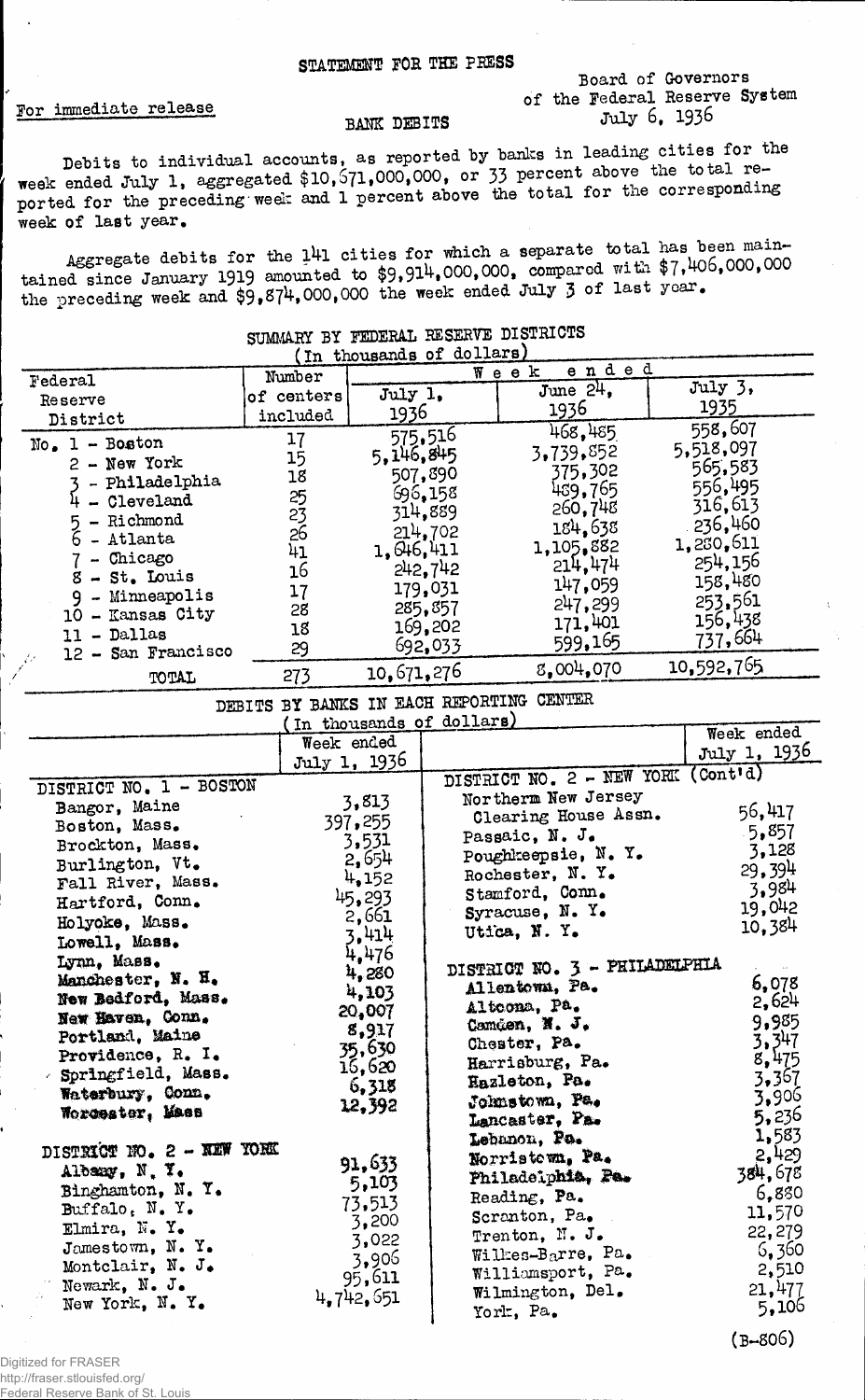| DEBITS BY BANKS IN RACH REPORTING CENTER |  |  |  |  |
|------------------------------------------|--|--|--|--|
|                                          |  |  |  |  |

|                            | In thousands of dollars) |                                   | <b>B-806a</b> |
|----------------------------|--------------------------|-----------------------------------|---------------|
|                            | Week ended               |                                   | Week ended    |
|                            | July 1, 1936             |                                   | July 1, 1936  |
| DISTRICT NO. 4 - CLEVELAND |                          | DISTRICT NO. 6 - ATLANTA (Cont'd) |               |
| Akron, Ohio                | 14,874                   | Elberton, Ga.                     | 216           |
| Butler, Pa.                | 2,045                    | Hattiesburg, Miss.                | 915           |
| Canton, Ohio               | 9,261                    | Jackson, Miss.                    | 5.644         |
| Cincinnati, Ohio           | 111,598                  | Jacksonville, Fla.                | 15,606        |
| Cleveland, Ohio            | 149,962                  | Knoxville, Tenn.                  | 5,508         |
| Columbus, Ohio             | 41,516                   | Macon, Ga.                        | 3,038         |
| Dayton, Ohio               | 17,799                   | Meridian, Miss.                   | 2,082         |
| Erie, Pa.                  | 6,614                    | Miami, Fla.                       | 8,464         |
| Franklin, Pa.              | 709                      | Mobile, Ala.                      | 7,398         |
| Greensburg, Pa.            |                          | Montgomery, Ala.                  | 4,558         |
| Hamilton, Ohio             | 1,936                    | Nashville, Tenn.                  | 22,266        |
|                            | 2,803                    | Newnan, Ga.                       | 461           |
| Homostead, Pa.             | 750                      | New Orleans, La.                  |               |
| Lexington, Ky.             | 5,820                    | Pensacola, Fla.                   | 49,074        |
| Lima, Ohio                 | 2,792                    |                                   | 2,150         |
| Lorain, Ohio               | 963                      | Savannah, Ga.                     | 7.343         |
| Middletown, Ohio           | 2,118                    | Tampa, Fla.                       | 5,294         |
| Oil City, Pa.              | 2,220                    | Valdosta, Ga.                     | 641           |
| Pittsburgh, Pa.            | 266,326                  | Vicksburg, Miss.                  | 1,484         |
| Springfield, Ohio          | 3,689                    |                                   |               |
| Steubenville, Ohio         | 2,440                    | DISTRICT NO. 7 - CHICAGO          |               |
| Toledo, Ohio               | 27,292                   | Adrian, Mich.                     | 960           |
| Warren, Ohio               | 1,907                    | Aurora, Ill.                      | 2,340         |
| Wheeling, W. Va.           | 7,390                    | Battle Creek, Mich.               | 3,125         |
| Youngstown, Ohio           | 11,111                   | Bay City, Mich.                   | 2,632         |
| Zanesville, Ohio           | 2,223                    | Bloomington, Ill.                 | 2,655         |
|                            |                          | Cedar Rapids, Iowa                | 6,246         |
| DISTRICT NO. 5 - RICHMOND  |                          | Champaign-Urbana, Ill.            | 2,697         |
| Asheville, N. C.           | 2,546                    | Chicago, Ill.                     | 1,065,424     |
| Baltimore, Md.             | 90,044                   | Clinton, Iowa                     | 1,496         |
| Charleston, S. C.          | 3,608                    | Danville, Ill.                    | 2,521         |
| Charleston, W. Va.         | 14,996                   | Davenport, Iowa                   | 5,737         |
| Charlotte, N. C.           | 14.494                   | Decatur, Ill.                     | 3,388         |
| Columbia, S. C.            | 5,264                    | Des Moines, Iowa                  | 28,085        |
| Cumberland, Md.            | 2,680                    | Detroit, Mich.                    | 266,909       |
| Danville, Va.              | 1.840                    | Dubuque, Iowa                     | 2,407         |
| Durham, N.C.               | 6,770                    | Elgin, Ill.                       | 1,888         |
| Greensboro, N. C.          | 4,205                    | Flint, Mich.                      | 6,419         |
| Greenville, S. C.          | 4,854                    | Fort Wayne, Ind.                  | 7,818         |
| Hagerstown, Md.            | 2,787                    | Gary, Ind.                        | 3,376         |
| Huntington. W. Va.         | 4,228                    | Grand Rapids, Mich.               | 11,091        |
| Lynchburg, Va.             | 3.764                    | Green Bay, Wis.                   | 3.432         |
| Newport News, Va.          | 2,284                    | Hammond, Ind.                     | 1,496         |
| Norfolk, Va.               | 12,325                   | Indianapolis. Ind.                | 50,039        |
| Portsmouth, Va.            | 929                      | Jackson, Mich.                    | 3,460         |
|                            | 7.693                    | Kalamazoo, Mich.                  | 4,790         |
| Raleigh, N. C.             | 33.873                   | Lansing, Mich.                    |               |
| Richmond, Va.              |                          | Manitowoc, Wis.                   | 4,738         |
| Roanoke, Va.               | 7,100                    | Mason City, Iowa                  | 1,652         |
| Spartanhurg, S. O.         | 1,836                    | Milwaukee, Wis.                   | 3,057         |
| Washington, D. O.          | 76,317                   | Moline, Ill.                      | 69.974        |
| Wilmington, N. C.          | 2,860                    | Muscatine, Ipwa                   | 2,062         |
| Winston-Salem, N. C.       | 9,428                    | Oshkosh, Wis.                     | 2,636         |
|                            |                          | Peoria, Ill.                      | 19,529        |
| DISTRICT NO. 6 - ATLANTA   |                          | Rockford, Ill.                    | 6,038         |
| Albany, Ga.                | 797                      |                                   | 5,523         |
| Atlanta, Ga.               | 36,307                   | Saginaw, Mich.                    |               |
| Augusta, Ga.               | 3,491                    | Sheboygan, Wis.                   | 3,922         |
| Birmingham, Ala.           | 19,130                   | Sioux City, Iowa                  | 10,577        |
| Brunswick, Ga.             | 602                      | South Bend, Ind.                  | .10,455       |
| Chattanooga, Tenn.         | 8,853                    | Springfield, Ill.                 | 5,772         |
| Columbus, Ga.              | 2,834                    | Terre Haute, Ind.                 | 6,021         |
| Dothan, Ala.               | 516                      | Waterloo, Iowa                    | 3,865         |

Digitized for FRASER http://fraser.stlouisfed.org/ Federal Reserve Bank of St. Louis

 $\ddot{\phantom{a}}$